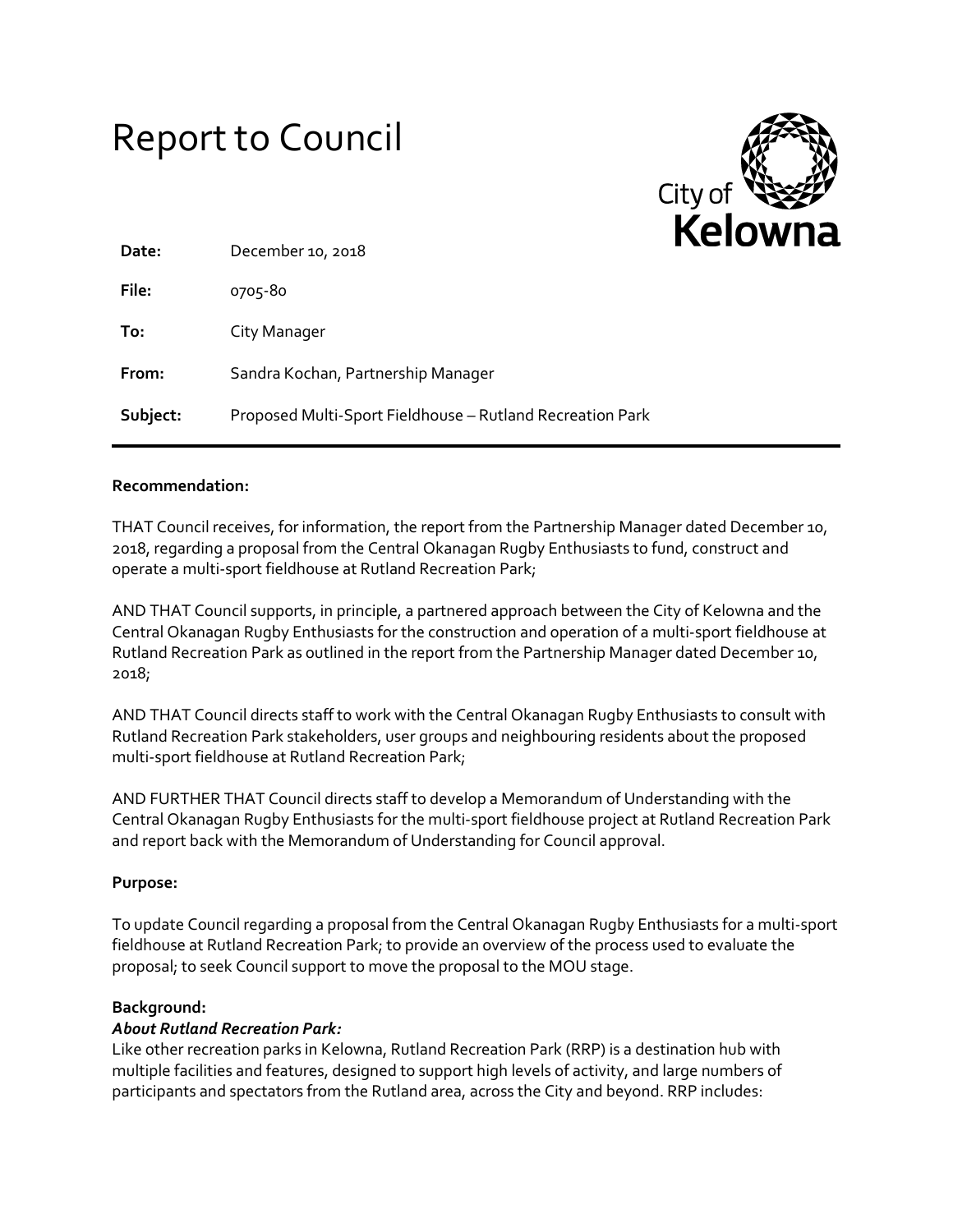- *Operated by the City:* Rutland Twin Arenas, Dog Park, Rutland Activity Centre, four pickleball courts, four natural turf playing fields, two ball diamonds, existing fieldhouse building. The existing fieldhouse contains four team change rooms, a concession, public washrooms, and storage. The age of the structure is unknown and its usage is declining because of its poor condition. Although the building is at the end of its service life, replacement is not included in the current 10-year capital plan.
- *Operated by non-profit organizations:* Okanagan Gymnastics Centre, Little Travelers Safety Village, Community Garden, BMX Track, Kelowna Family YMCA, Rutland Boys & Girls Club.
- *Adjacent:* Rutland Senior Secondary, Middle and Elementary Schools, Kelowna United soccer dome

RRP is heavily used and many of the facilities and fields operate at or near capacity.

# *Overview of the proposal and the project:*

Central Okanagan Rugby Enthusiasts (CORE) approached the City in 2016 with a proposal to fund and build a fieldhouse at Glenmore Recreation Park (GRP). After discussion and review by an interdepartmental advisory team, the concept was supported and discussion continued with CORE on this opportunity. However, changes to the Capital Plan had an impact on the timeline for development of GRP.

In April 2018, CORE approached the City expressing interest in developing a smaller fieldhouse in Rutland Recreation Park (RRP), as an alternative to the original GRP location. The new fieldhouse would replace the existing fieldhouse building at RRP. Staff reviewed the opportunity and considered it to have sufficient merit to warrant a more formal proposal process.

On July 25, 2018, the City provided CORE with a request for a business case/proposal. The proposal was received by the City on October 29, 2018.

A high level summary of the proposed project:

- CORE to raise funds and construct a multi-sport fieldhouse which will replace an existing change room structure, in the same location, at RRP.
- The proposed building is approximately 9,900 square feet on two levels, with a footprint similar to the existing building footprint. Building features are:
	- o Ground floor: four large change rooms, referees and medical rooms, five storage garages, four public washrooms, elevator
	- o Second floor: gathering space and viewing deck, kitchen, meeting room, washroom, office, storage
- The projected budget, including the building, furnishings, field lighting, start up and fundraising costs is \$4,626,500. CORE will be responsible to generate these funds through fundraising, grants and other sources. Subject to Council approval, building naming rights may be offered. Construction will not commence until the City is satisfied that sufficient funds are in place. CORE will be responsible for design and construction, with appropriate oversight from City staff.
- The timeline for fundraising is through 2019 and 2020, with construction commencing in 2020 and completion in 2021.
- CORE will operate the facility through a long-term (i.e. 20 years with option to renew, to be negotiated) non-market lease and operating agreement. The facility operations will be selfsustaining. The projected annual operating budget in the first full year of operation is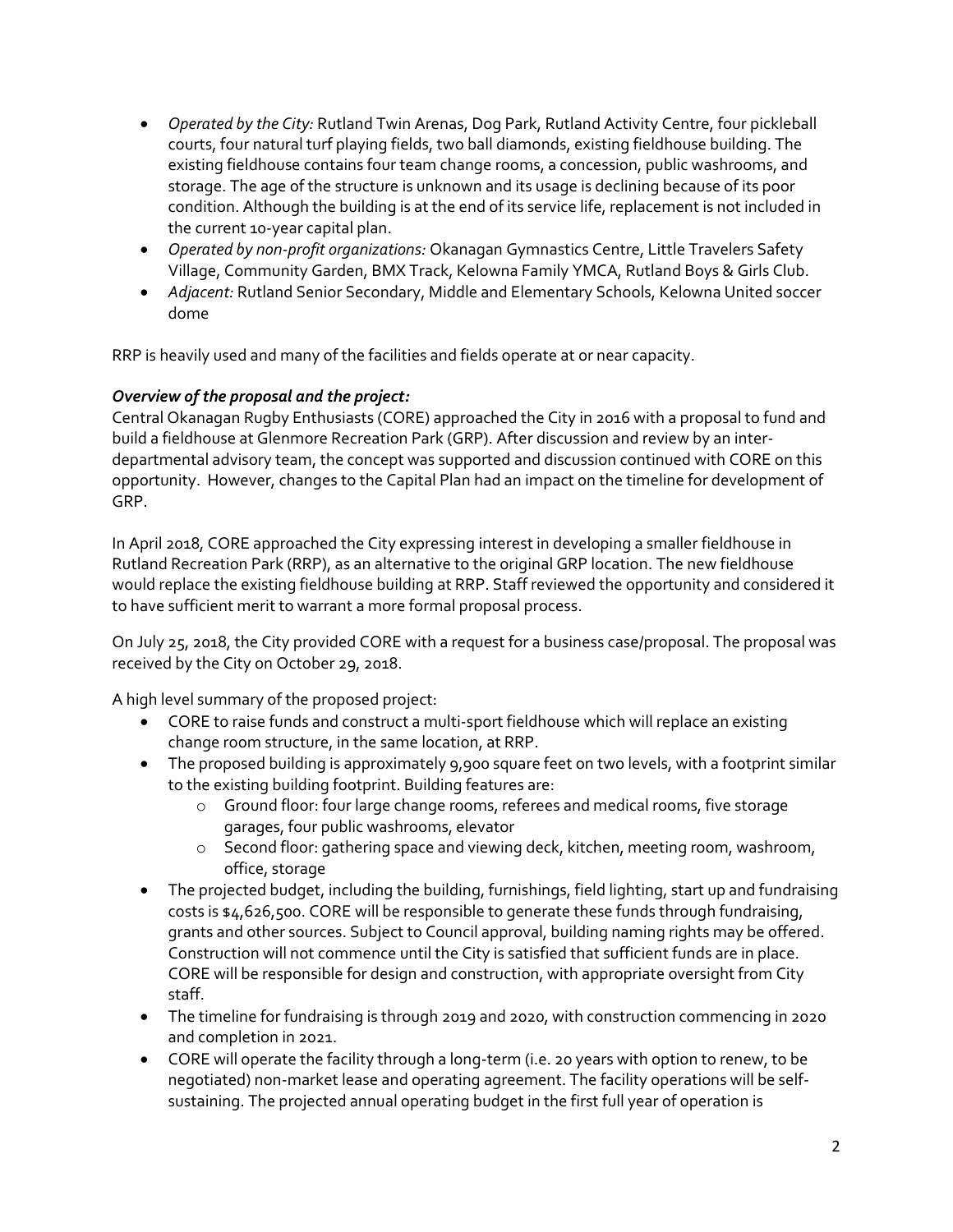approximately \$230,000. CORE will be required to contribute annually to capital and maintenance reserves for the building. Primary revenue sources are user fees, rentals and food and beverage (appropriate liquor licensing subject to Council and provincial approval).

- The City may (subject to negotiations and budget approvals) contribute to the capital costs and ongoing repairs and maintenance for public washrooms and other amenities. The City will negotiate an appropriate level of access to the building for its own programming, and will continue to control field scheduling at RRP, with a view to accommodating the needs of fieldhouse users to the extent possible.
- In conjunction with negotiated access to playing fields at RRP, the facility will function as a multi-sport hub for adult and youth sport programs, education, events and tournaments. As indicated by letters of support in the proposal, sports to be served by the facility include adult soccer, ultimate, adult and youth rugby, and touch football. PacificSport has indicated its interest in providing child and youth physical literacy assessments and referrals using the proposed facility as a program hub.

# *About the Central Okanagan Rugby Enthusiasts:*

l

CORE was established as a BC registered Society in 2010, focused on growing and developing the sport of rugby in the Central Okanagan. Since that time, through CORE's efforts, the number of active rugby players in the Central Okanagan has more than doubled to about 1,300 individuals, including adult men and women, university students, elementary students in 16 schools and youth in a number of community-based leagues. CORE has organized and hosted Championship tournaments at the provincial, regional and national level.

The organization is governed by an eight-member Board of Directors.

The fieldhouse project is led by a Steering Committee, with 13 community members contributing their construction, fundraising, sport, real estate development, financial and business expertise.

# *General background about options for facility provision and operation:*

There are different avenues, and the City has multiple roles, for provision of sport and recreation facilities for the community:

- The City can build, operate and maintain facilities (Rutland arenas, Apple Bowl, Parkinson Recreation Centre, sport fields and courts);
- The City can provide land for other enterprises or organizations to build and operate facilities (Capital News Centre, Prospera Place, Valley First Soccer Centre *aka* Mission Soccer Dome)
- The City can provide land and loans to non-profit organizations which build and operate facilities (Kelowna Curling Club, Okanagan Gymnastics Centre)
- The City can provide land and capital budget to build facilities which are operated by a third party (H20).

On occasion, the needs and aspirations of more specific sport interests which attract considerable participation and are aligned with civic sport and recreation development priorities may warrant the provision of land by the City through a partnered approach. Each situation is unique and is analyzed for its potential to deliver one or more of the following beneficial partnership outcomes:<sup>1</sup>

<sup>&</sup>lt;sup>1</sup> Excerpted from 'City of Kelowna: Infrastructure Planning to Meet Future Recreation Needs,' The JF Group, 2013/2015.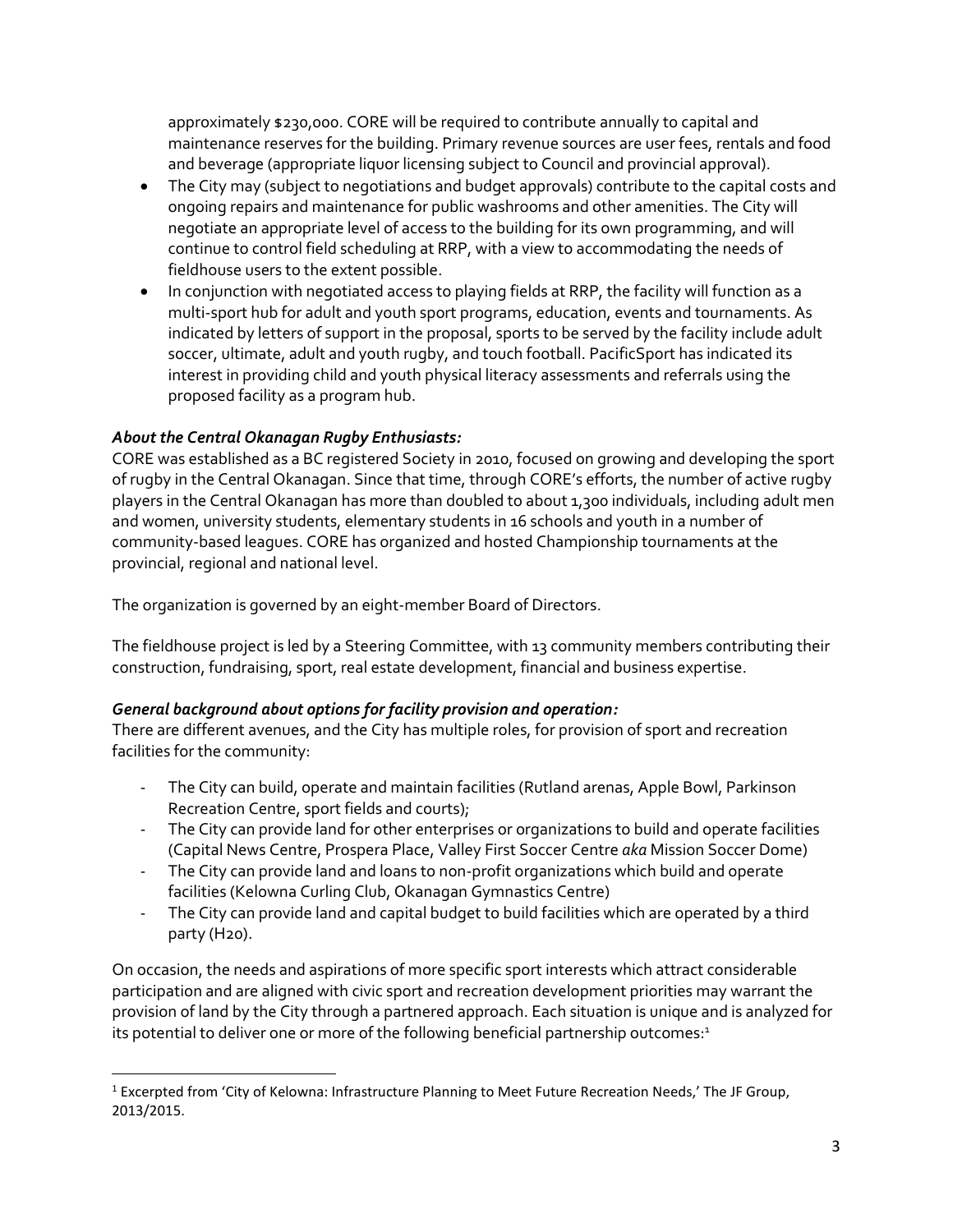- Create or maintain public infrastructure at less cost than a traditional municipal capital project;
- Create public buy-in to the project by engaging the community;
- Improve service levels through strategic investment in the development of municipal assets;
- Gain access to techniques and resources that are beyond municipal capabilities by collaborating with others to seek innovative solutions;
- Provide greater access to new sources of capital; and
- Leverage experience that is outside the normal municipal approach.

## *Benefits and risks of the proposed project with CORE:*

A partnership between the City and CORE for this project delivers the following benefits:

- a) Advancing the timeline for replacement of a City-owned seasonal change room building which is at the end of its service life;
- b) Leveraging private investment from the sport community for facility construction and operations, reducing the demand on taxation;
- c) Providing necessary amenities (i.e. change rooms, washrooms, storage) for multi-sport and tournament use at a major recreation hub, which will in turn, stimulate sport activity and development and sport tourism;
- d) Provide a central hub for field sport, which is in a growth phase (men's and women's adult leagues, child and youth leagues, tournaments, coaching and athlete development); and
- e) Contribute to the inventory of public gathering spaces available for City programs and general community use.

In addition to input from the internal advisory team, a staff-prepared business case and risk register regarding this project was submitted to the Strategic Investments Business Investment Evaluation Analysis (BIEA) team for review. This group has a council-approved mandate to seek out innovative opportunities to achieve community goals, and has established criteria and a process to evaluate potential partnerships.

BIEA feedback is positive. The project alignment, proposal, goals, benefits, scope and deliverables are supported.

Risks which will require mitigation through project management and negotiation of a Memorandum of Understanding (MOU) include:

*Construction costs* – cost escalation and meeting municipal standards may drive up construction and other site-related costs, putting more demand on fundraising to generate the capital budget required.

*Fundraising* – if fundraising does not meet projected levels, options should be identified to mitigate financial and reputational risks.

*Grants and sponsorships* – more planning is required, including a Sponsorship Strategy. *Parking* – the fieldhouse will intensify parking demand at RRP. A parking study is needed. *Operations* – the revenue projections associated with player fees should be supported by an agreement between CORE and its supporting sport organizations so that changes and issues can be addressed.

*Field scheduling/allocation and maintenance* – negotiations will be required to achieve the appropriate balance between field usage associated with the fieldhouse, and the many groups already regularly scheduled at RRP.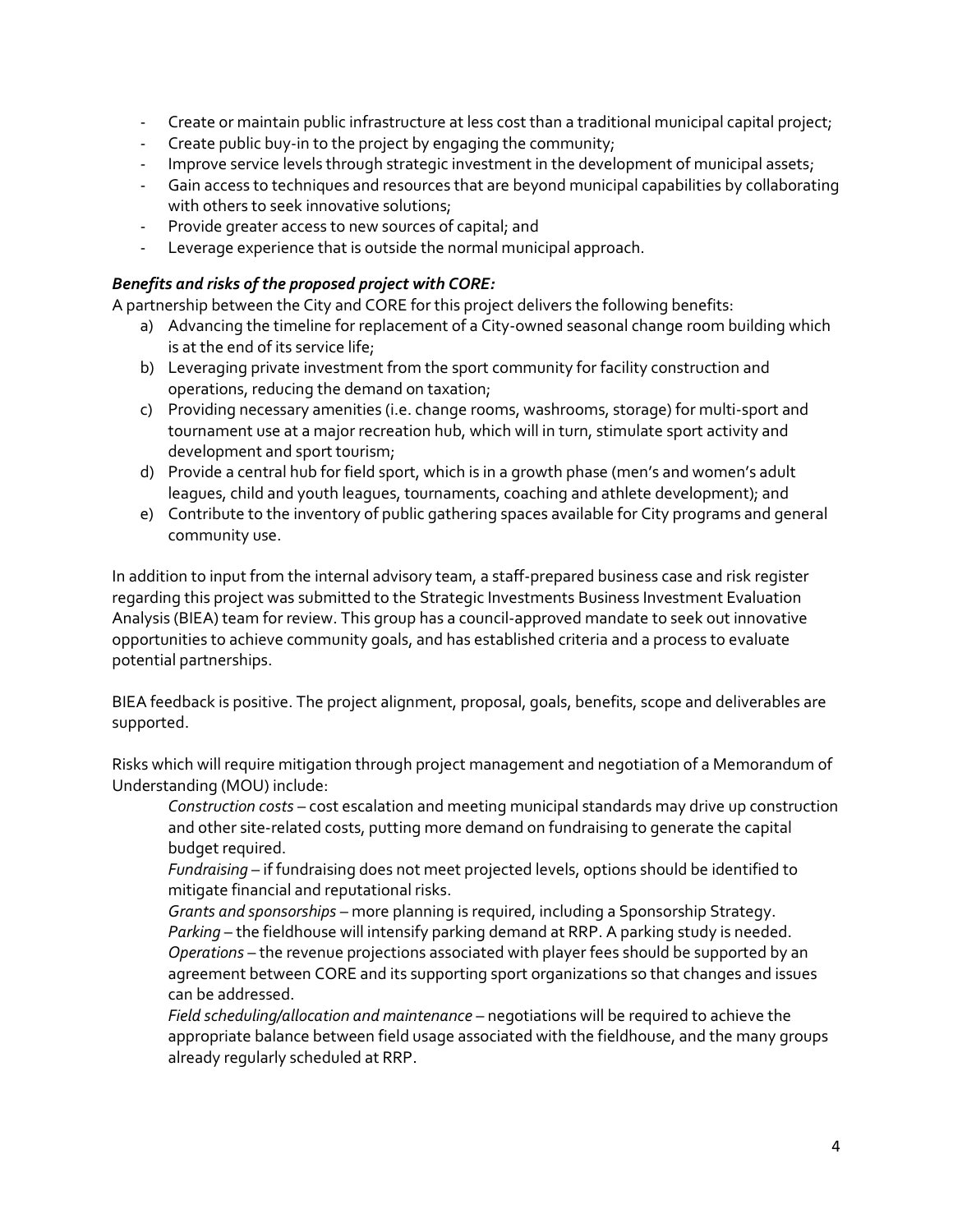# **Internal Circulation:**

Active Living & Culture – Division Director and Sport & Event Services Manager Parks & Building Planning Manager Finance – Payroll & Internal Controls Manager Communications Advisor Sponsorship & Advertising Manager Infrastructure Delivery Senior Project Manager Property Management Manager Director, Business & Entrepreneurial Development Parks, Beaches & Sportfields Supervisor

# **Legal/Statutory Procedural Requirements:**

Following approval of an MOU, there are a number of requirements to be met, including necessary permits, licenses, public notices and a Lease & Operating agreement. More detail will be provided at the time the MOU is presented to Council for approval.

# **Existing Policy:**

The proposal is aligned with:

# *Imagine Kelowna:*

*Principle 1 Collaborative:* pursuing more partnerships, as long as they are well-designed to protect taxpayers and ensure that each partner's role is well defined *Principle 3 Connected:* create great public spaces that bring people together – providing great spaces that are accessible to everyone is a shared responsibility and there are opportunities for community-minded individuals and organizations to undertake their own placemaking initiatives or other projects.

# *Council priorities and commitments (2014-2018):*

- Ensuring a healthy, safe, active and inclusive community
- Open for opportunity: Council wants to lead a community known for being open for opportunity. Opportunities may arise in the form of innovation and partnerships to deliver and expand services and amenities.

#### *Sport Plan (2018) Strategic Goals:*

- Increase participation in sport and physical activity for all ages
- Create quality, inclusive programs, services and events that are available at all stages of the CS4L (Canadian Sport for Life) continuum
- Strengthen interaction and collaboration between allied partners and sport delivery agencies
- Provide exceptional facilities for sport participation and performance initiatives
- Be recognized as a premier sport event destination in Western Canada

# **Financial/Budgetary Considerations:**

The City has little or no financial exposure until the fundraising results are known in late 2019/early 2020. At that time, should CORE not have reached their financial targets, the MOU will set out a number of options for a course of action.